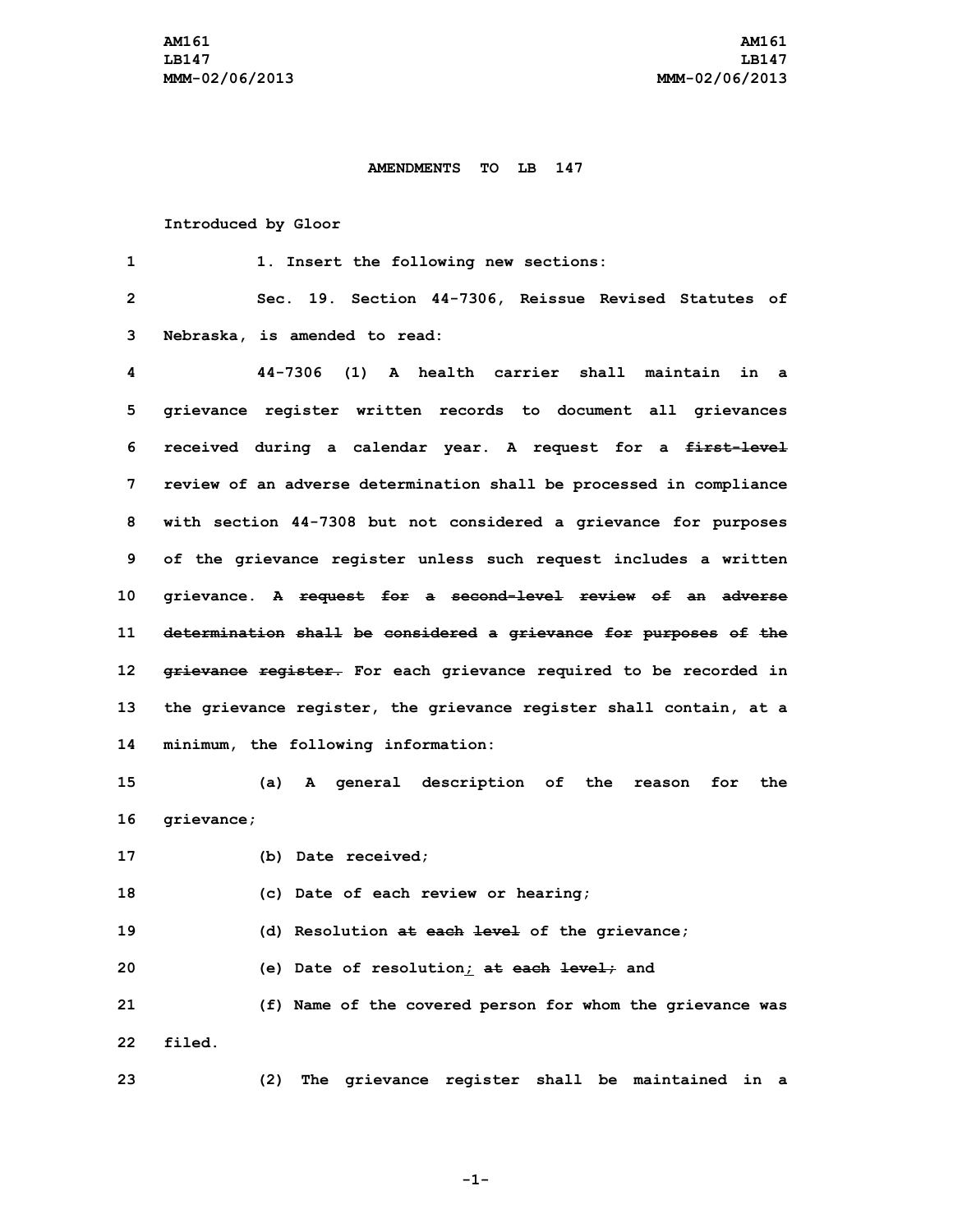**manner that is reasonably clear and accessible to the director. <sup>A</sup> grievance register maintained by <sup>a</sup> health maintenance organization shall also be accessible to the Department of Health and Human Services.**

 **(3) <sup>A</sup> health carrier shall retain the grievance register compiled for <sup>a</sup> calendar year for the longer of three years or until the director has adopted <sup>a</sup> final report of an examination that contains <sup>a</sup> review of the grievance register for that calendar year. Sec. 20. Section 44-7308, Reissue Revised Statutes of Nebraska, is amended to read:**

 **44-7308 (1) If <sup>a</sup> covered person makes <sup>a</sup> request to <sup>a</sup> health carrier for <sup>a</sup> health care service and the request is denied, the health carrier shall provide the covered person with an explanation of the reasons for the denial, <sup>a</sup> written notice of how to submit <sup>a</sup> grievance, and the telephone number to call for information and assistance. The health carrier, at the time of <sup>a</sup> determination not to certify an admission, <sup>a</sup> continued stay, or other health care service, shall inform the attending or ordering provider of the right to submit <sup>a</sup> grievance or <sup>a</sup> request for an expedited review and, upon request, shall explain the procedures established by the health carrier for initiating <sup>a</sup> review. <sup>A</sup> grievance involving an adverse determination may be submitted by the covered person, the covered person's representative, or <sup>a</sup> provider acting on behalf of <sup>a</sup> covered person, except that <sup>a</sup> provider may not submit <sup>a</sup> grievance involving an adverse determination on behalf of <sup>a</sup> covered person in <sup>a</sup> situation in which federal or other state law prohibits <sup>a</sup> provider**

**-2-**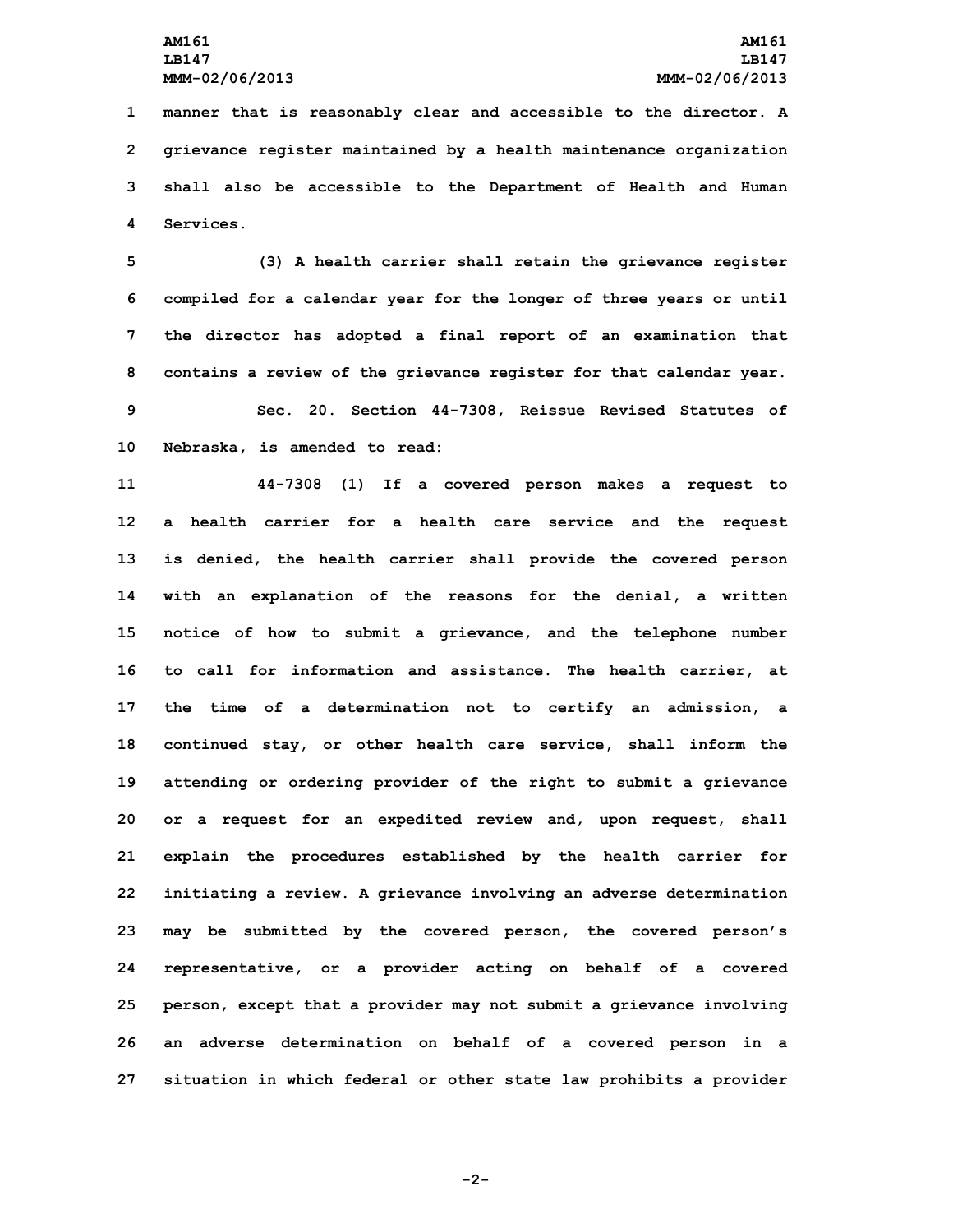**from taking that action. <sup>A</sup> health carrier shall ensure that <sup>a</sup> majority of the persons reviewing <sup>a</sup> grievance involving an adverse determination have appropriate expertise. <sup>A</sup> health carrier shall issue <sup>a</sup> copy of the written decision to <sup>a</sup> provider who submits <sup>a</sup> grievance on behalf of <sup>a</sup> covered person. A health carrier shall conduct <sup>a</sup> first-level review of <sup>a</sup> grievance involving an adverse determination in accordance with subsection (3) of this section and section 44-7310, but such <sup>a</sup> grievance is not subject to the grievance register reporting requirements of section 44-7306 unless it is <sup>a</sup> written grievance.**

 **(2)(a) <sup>A</sup> grievance concerning any matter except an adverse determination may be submitted by <sup>a</sup> covered person or <sup>a</sup> covered person's representative. <sup>A</sup> health carrier shall issue <sup>a</sup> written decision to the covered person or the covered person's representative within fifteen working days after receiving <sup>a</sup> grievance. The person or persons reviewing the grievance shall not be the same person or persons who made the initial determination denying <sup>a</sup> claim or handling the matter that is the subject of the grievance. If the health carrier cannot make <sup>a</sup> decision within fifteen working days due to circumstances beyond the health carrier's control, the health carrier may take up to an additional fifteen working days to issue <sup>a</sup> written decision, if the health carrier provides written notice to the covered person of the extension and the reasons for the delay on or before the fifteenth working day after receiving <sup>a</sup> grievance.**

**26 (b) <sup>A</sup> covered person does not have the right to attend, 27 or to have <sup>a</sup> representative in attendance, at the first-level**

**-3-**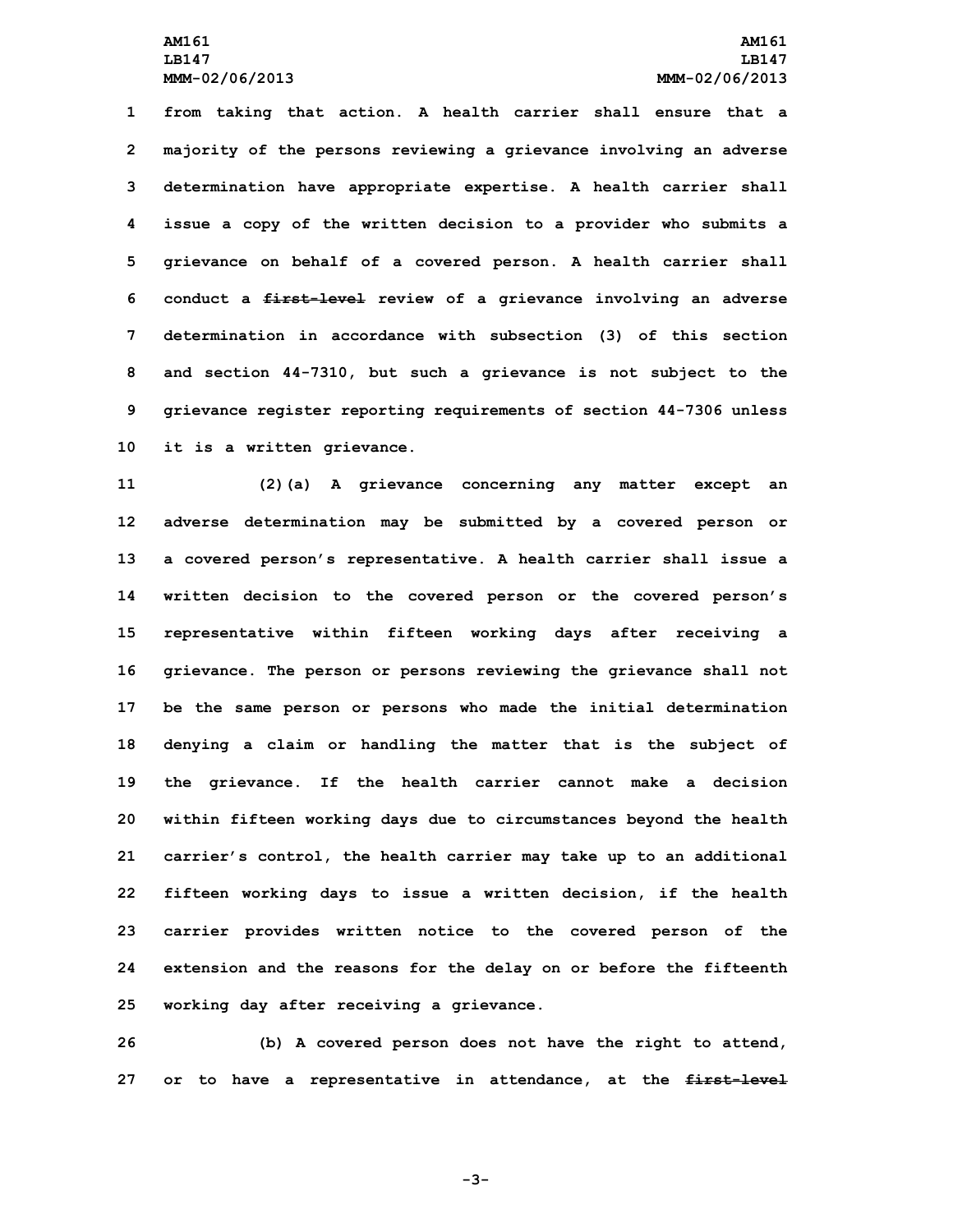**grievance review. <sup>A</sup> covered person is entitled to submit written material. The health carrier shall provide the covered person the name, address, and telephone number of <sup>a</sup> person designated to coordinate the grievance review on behalf of the health carrier. The health carrier shall make these rights known to the covered person within three working days after receiving <sup>a</sup> grievance.**

**7 (3) The written decision issued pursuant to the 8 procedures described in subsections (1) and (2) of this section and 9 section 44-7310 shall contain:**

**10 (a) The names, titles, and qualifying credentials of the 11 person or persons acting as the reviewer or reviewers participating 12 in the first-level grievance review process;**

**13 (b) <sup>A</sup> statement of the reviewers' understanding of the 14 covered person's grievance;**

 **(c) The reviewers' decision in clear terms and the contract basis or medical rationale in sufficient detail for the covered person to respond further to the health carrier's position; (d) A reference to the evidence or documentation used as the basis for the decision;**

 **(e) In cases involving an adverse determination, the instructions for requesting <sup>a</sup> written statement of the clinical rationale, including the clinical review criteria used to make the determination; and**

**24 (f) If applicable, <sup>a</sup> statement indicating:**

**25 (i) <sup>A</sup> description of the process to obtain <sup>a</sup> second-level 26 grievance review of <sup>a</sup> decision; and**

**27 (ii) The written procedures governing <sup>a</sup> second-level**

**-4-**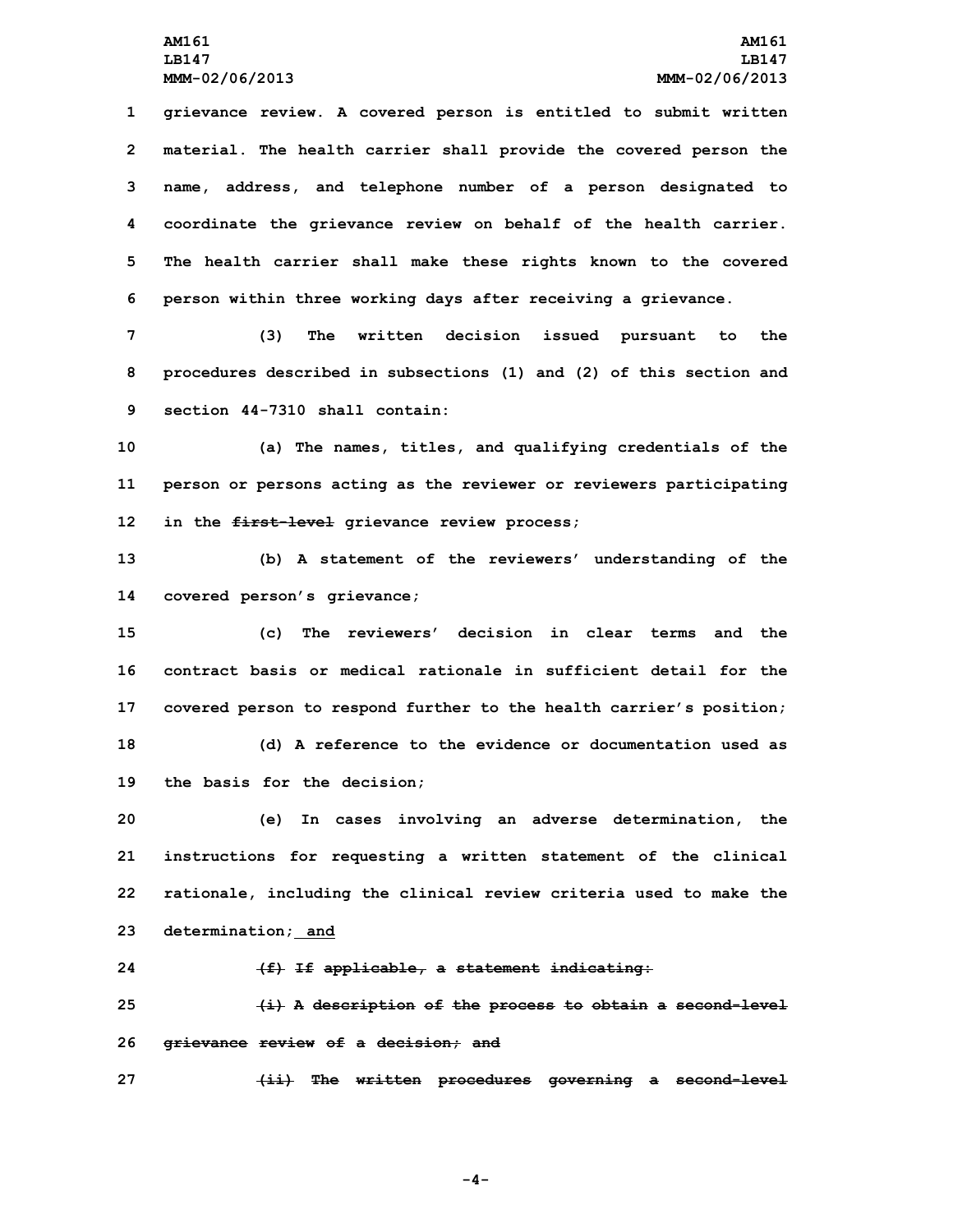**1 review, including any required timeframe for review; and**

**2 (g) Notice of the covered person's right to contact the 3 director's office. The notice shall contain the telephone number 4 and address of the director's office.**

**5 Sec. 21. Section 44-7310, Reissue Revised Statutes of 6 Nebraska, is amended to read:**

 **44-7310 (1) A health carrier shall establish written procedures for <sup>a</sup> standard review of an adverse determination. Review procedures shall be available to <sup>a</sup> covered person and to the provider acting on behalf of <sup>a</sup> covered person. For purposes of this section, covered person includes the representative of <sup>a</sup> covered 12 person.**

 **(2) When reasonably necessary or when requested by the provider acting on behalf of <sup>a</sup> covered person, standard reviews shall be evaluated by an appropriate clinical peer or peers in the same or similar specialty as would typically manage the case being reviewed. The clinical peer shall not have been involved in the initial adverse determination.**

 **(3) For standard reviews the health carrier shall notify in writing both the covered person and the attending or ordering provider of the decision within fifteen working days after the request for <sup>a</sup> review. The written decision shall contain the provisions required in subsection (3) of section 44-7308.**

 **(4) In any case in which the standard review process does not resolve <sup>a</sup> difference of opinion between the health carrier and the covered person or the provider acting on behalf of the covered person, the covered person or the provider acting on behalf of the**

**-5-**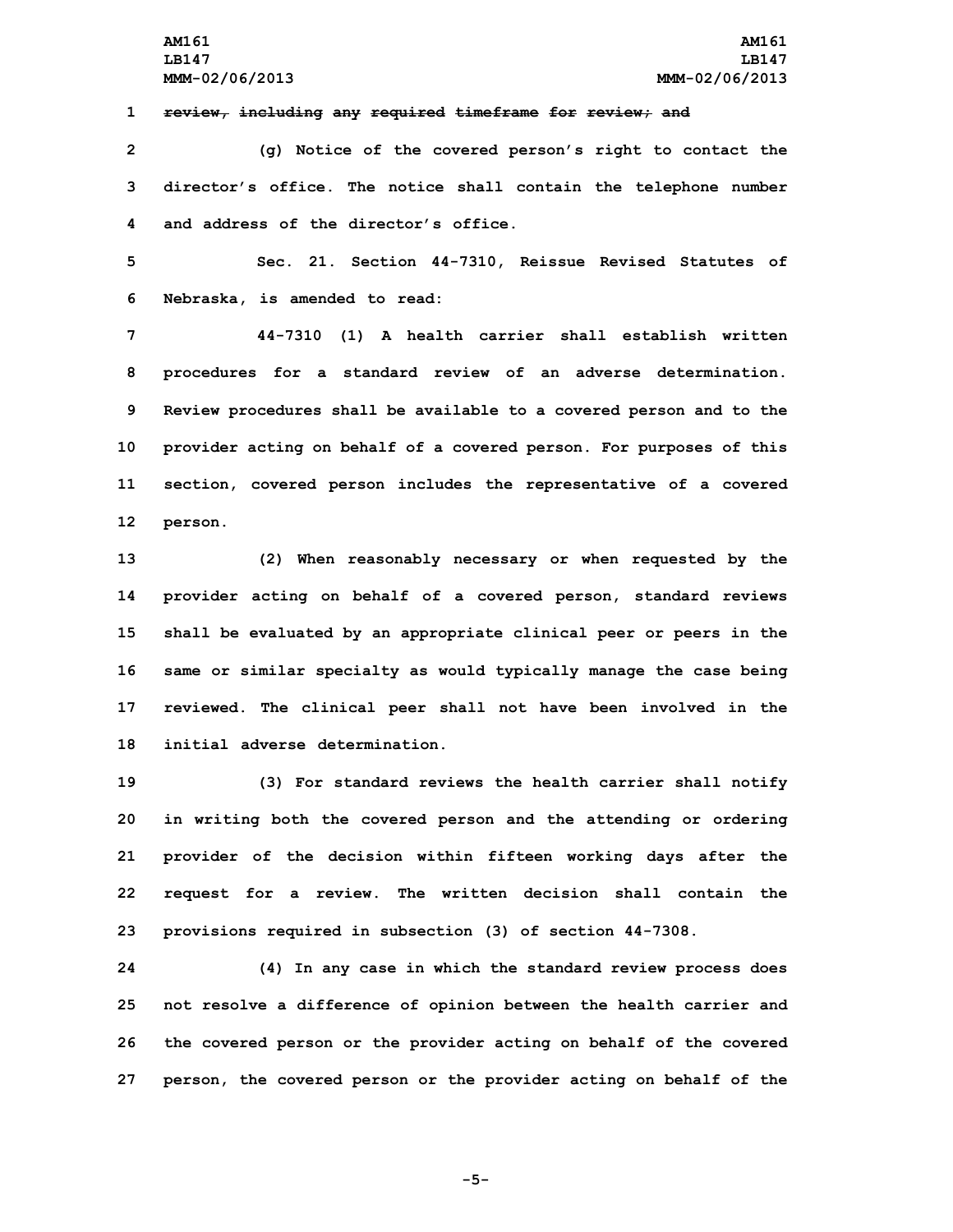**covered person may submit <sup>a</sup> written grievance, unless the provider is prohibited from filing <sup>a</sup> grievance by federal or other state law. <sup>A</sup> health carrier that offers managed care plans shall review it as <sup>a</sup> second-level grievance.**

**5 Sec. 22. Section 44-7311, Reissue Revised Statutes of 6 Nebraska, is amended to read:**

 **44-7311 (1) A health carrier shall establish written procedures for the expedited review of <sup>a</sup> grievance involving <sup>a</sup> situation in which the timeframe of the standard grievance procedures set forth in sections 44-7308 to 44-7310 would seriously jeopardize the life or health of <sup>a</sup> covered person or would jeopardize the covered person's ability to regain maximum function. <sup>A</sup> request for an expedited review may be submitted orally or in writing. <sup>A</sup> request for an expedited review of an adverse determination may be submitted orally or in writing and shall be subject to the review procedures of this section, if it meets the criteria of this section. However, for purposes of the grievance register requirements of section 44-7306, <sup>a</sup> request for an expedited review shall not be included in the grievance register unless the request is submitted in writing. Expedited review procedures shall be available to <sup>a</sup> covered person and to the provider acting on behalf of <sup>a</sup> covered person. For purposes of this section, covered person includes the representative of <sup>a</sup> covered 24 person.**

**25 (2) Expedited reviews which result in an adverse 26 determination shall be evaluated by an appropriate clinical peer or 27 peers in the same or similar specialty as would typically manage**

**-6-**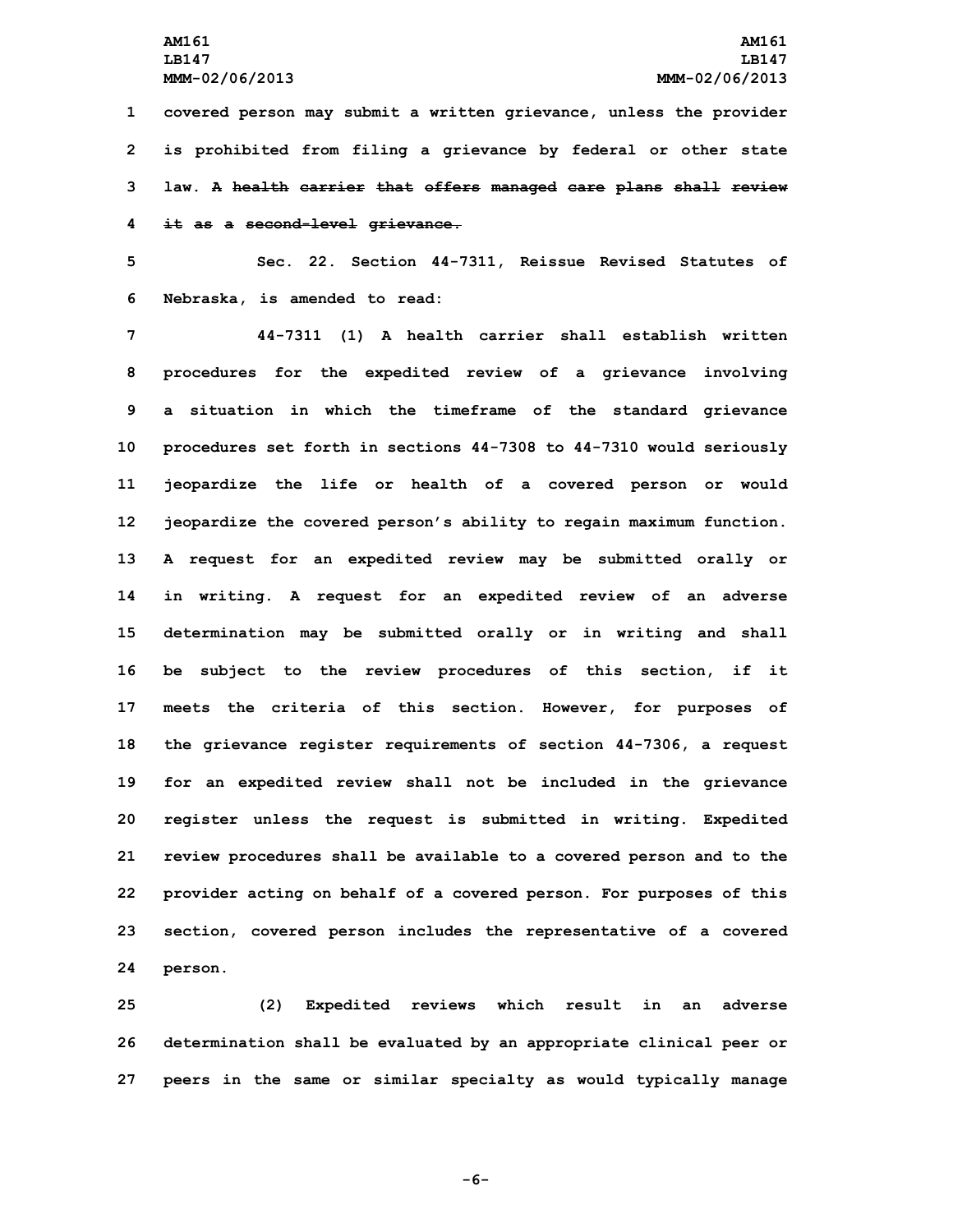**1 the case being reviewed. The clinical peer or peers shall not have 2 been involved in the initial adverse determination.**

 **(3) <sup>A</sup> health carrier shall provide expedited review to all requests concerning an admission, availability of care, continued stay, or health care service for <sup>a</sup> covered person who has received emergency services but has not been discharged from <sup>a</sup> facility.**

**8 (4) An expedited review may be initiated by <sup>a</sup> covered 9 person or <sup>a</sup> provider acting on behalf of <sup>a</sup> covered person.**

 **(5) In an expedited review, all necessary information, including the health carrier's decision, shall be transmitted between the health carrier and the covered person or the provider acting on behalf of <sup>a</sup> covered person by telephone, facsimile, or the most expeditious method available.**

 **(6) In an expedited review, <sup>a</sup> health carrier shall make <sup>a</sup> decision and notify the covered person or the provider acting on behalf of the covered person as expeditiously as the covered person's medical condition requires, but in no event more than seventy-two hours after the review is commenced. If the expedited review is <sup>a</sup> concurrent review determination, the health care service shall be continued without liability to the covered person until the covered person has been notified of the determination.**

 **(7) <sup>A</sup> health carrier shall provide written confirmation of its decision concerning an expedited review within two working days after providing notification of that decision, if the initial notification was not in writing. The written decision shall contain the provisions required in subsection (3) of section 44-7308.**

**-7-**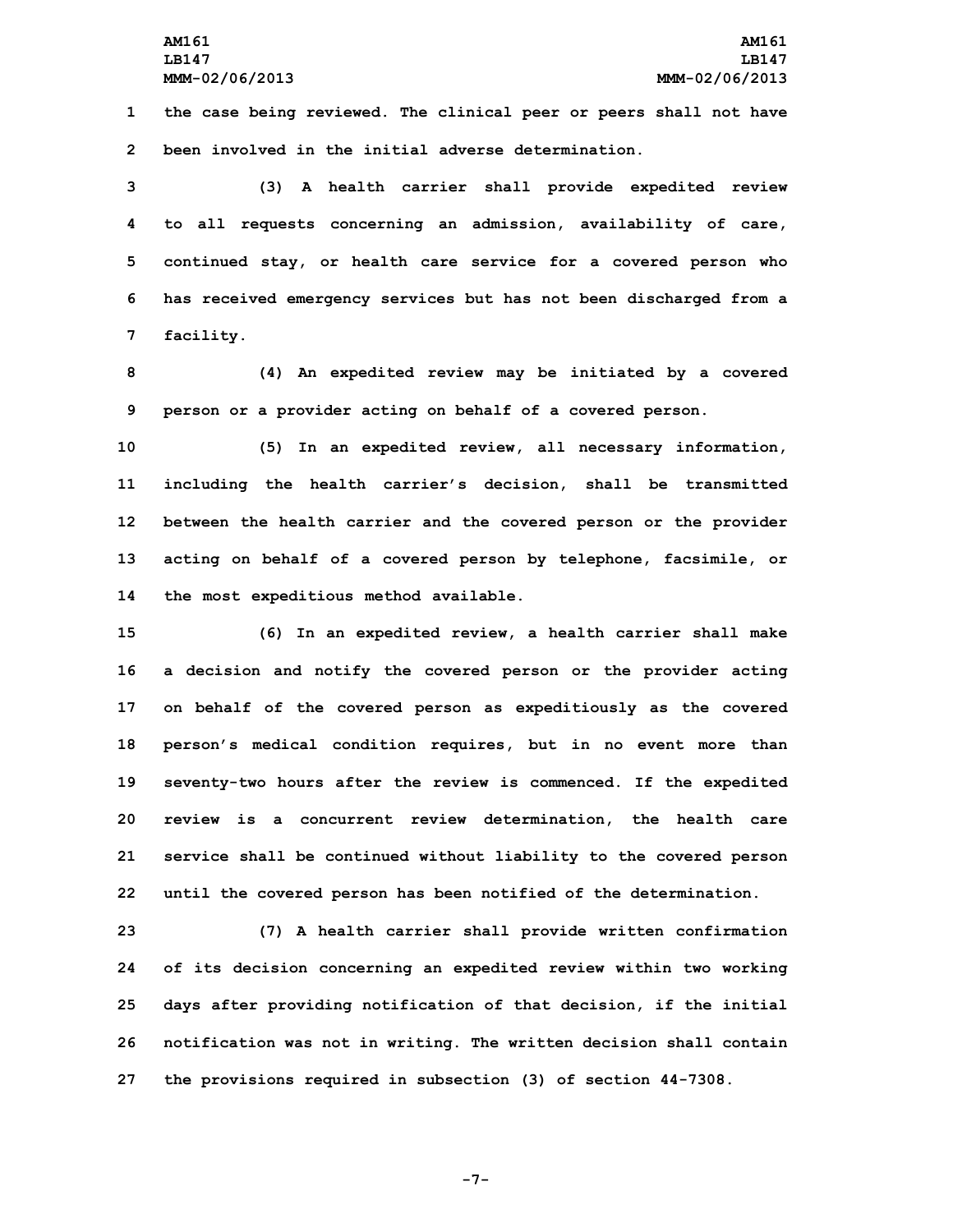**27 "evidence".**

 **(8) <sup>A</sup> health carrier shall provide reasonable access, not to exceed one business day after receiving <sup>a</sup> request for an expedited review, to <sup>a</sup> clinical peer who can perform the expedited 4 review.**

 **(9) In any case in which the expedited review process does not resolve <sup>a</sup> difference of opinion between the health carrier and the covered person or the provider acting on behalf of the covered person, the covered person or the provider acting on behalf of the covered person may submit <sup>a</sup> written grievance, unless the provider is prohibited from filing <sup>a</sup> grievance by federal or other state law. <sup>A</sup> health carrier that offers managed care plans shall review it as <sup>a</sup> second-level grievance. Except as expressly provided in this section, in conducting the review, the health carrier shall adhere to timeframes that are reasonable under the circumstances.**

**15 (10) <sup>A</sup> health carrier shall not be required to provide an 16 expedited review for retrospective adverse determinations.**

**17 Sec. 23. Original sections 44-7306, 44-7308, 44-7310, and 18 44-7311, Reissue Revised Statutes of Nebraska, are repealed.**

 **2. On page 5, line 3, strike "and" and insert "if"; and in line 5, strike the commas and after "functions" insert "or". 3. On page 7, line 18, strike "its" and insert "their". 4. On page 9, line 18, after "after" insert "health 23 care". 5. On page 10, line 22; and page 22, line 16, strike the 25 comma. 6. On page 46, line 22, strike "evidenced" and insert**

**-8-**